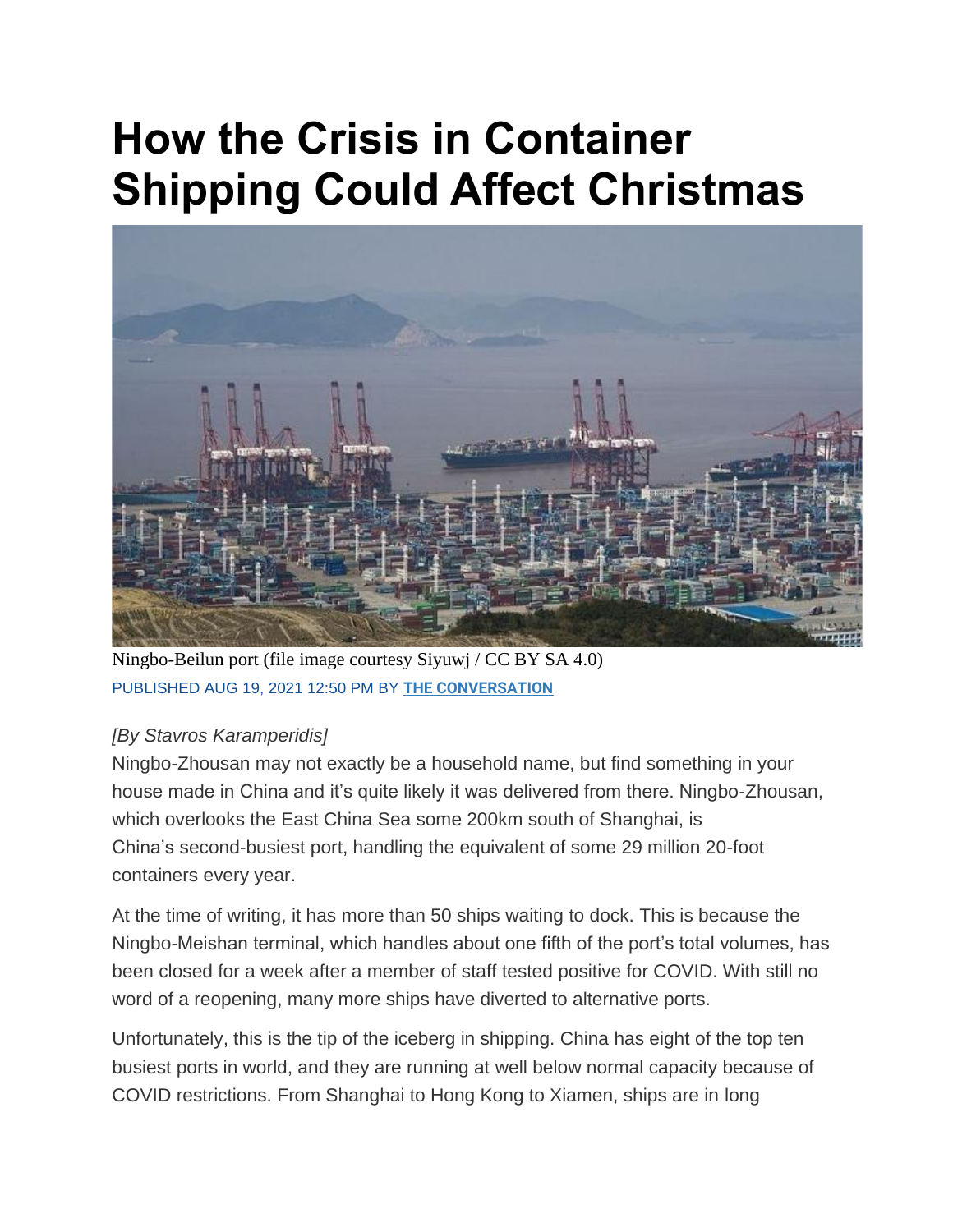queues to unload – and the diversions from Ningbo will be making this worse. The US west coast is also seeing bad congestion, with many ships anchored in California's San Pedro Bay, awaiting access to the ports of Los Angeles and Long Beach.

This has driven the cost of shipping rates for containers through the roof in recent weeks. The cost of moving a 40-foot container from China to Europe is currently running at around \$14,000, about ten times what it would normally be. So how long will this continue, and what will be the knock-on effects?

## *The pandemic and other problems*

This situation is noticeably different to 2020. COVID restrictions had weakened the cargo-handling capacity of ports then as well, but it was less of an issue because global demand for consumer products was so much lower earlier in the pandemic. Now that many countries have vaccinated large numbers of people and their economies are reopening, demand has bounced back with a vengeance, and ports are not coping well.

On top of that have been other problems, not least the Suez Canal blockage in March. With ships stuck for a week after the huge Ever Given container ship got stranded, they were under more pressure than usual to return to Asia after they finally reached their destinations in Europe and the Americas. As a result, many didn't wait to be fully loaded with empty containers.

This contributed to a lack of shipping containers in Asia, which was already becoming an issue because of ships not always calling in at their usual ports during the pandemic because demand was much lower than normal. The upshot is that containers have become more expensive, which has forced shipping companies to charge higher freight rates to cover the cost.

At the same time, weather has caused problems over the summer. Both the southern Chinese port of Yantian and part of the port of Shanghai have spent periods closed in recent weeks because of typhoon alerts. The backlog has also been worsened by major importers baulking at the shipping costs and chartering their own ships instead. Home Depot, the big US home improvement retailer, did this in June for instance.

## *The future*

There has actually been a slight decrease in shipping rates in the past ten days, which has seen the Freightos Baltic Index fall from \$10,380 to \$9,568 per 20-foot container. But this is nothing to get excited about.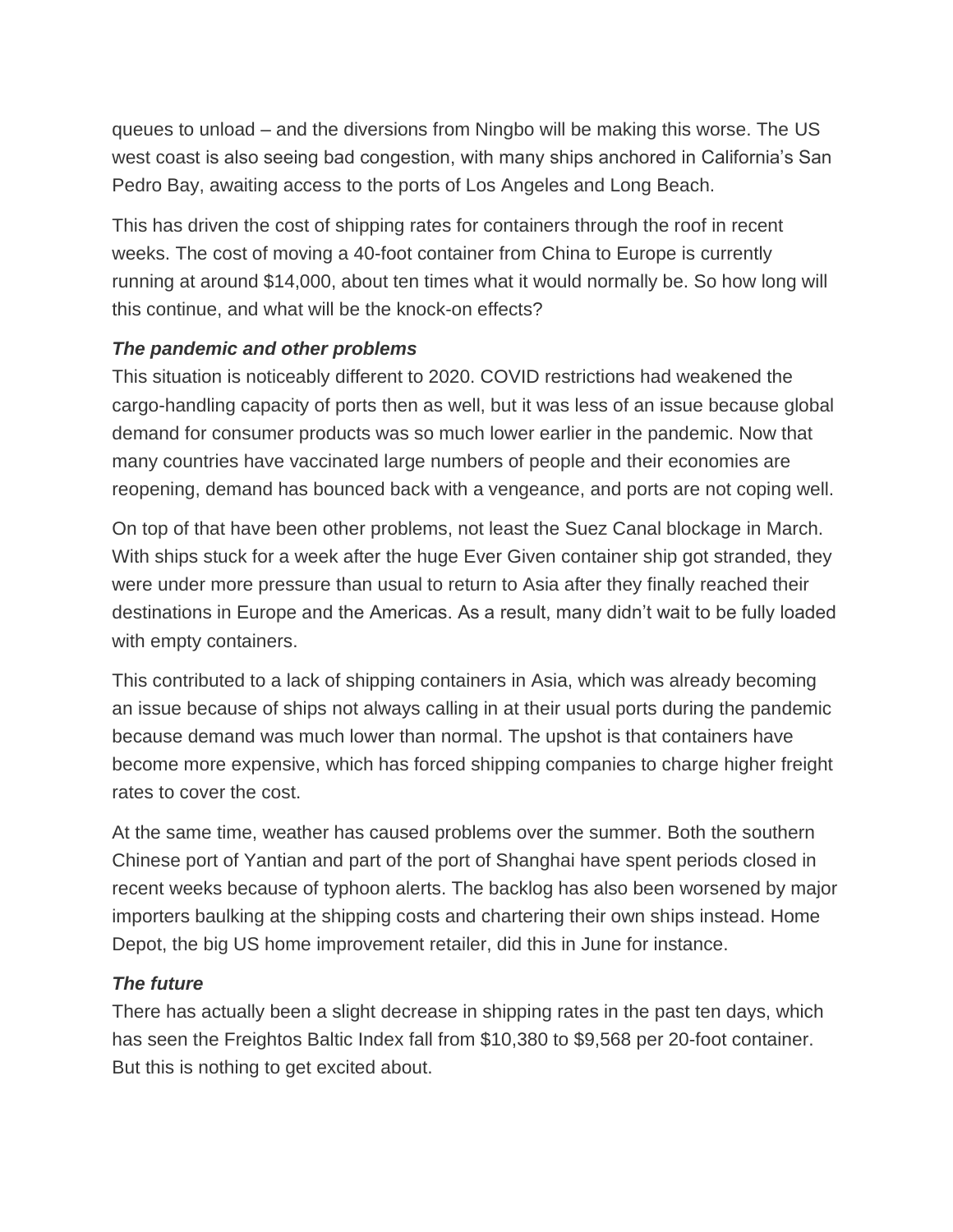It broadly reflects the fact that the price of shipping goods from China to the US has come down after many ships diverted to that route to make the most of the high prices. Other routes, such as China to Europe and Europe to the Americas, are still mostly going up in price.

As to whether this will continue, it is extremely difficult to say. Some freight companies have ordered new container ships to help address the shortage, but these vessels take two or three years to build so that is not going to make any difference in the short term.

What matters is future COVID outbreaks and to what extent China and other major port nations have to impose tough regulations to protect their populations. Perhaps we will be lucky and the situation will steadily improve from here, or perhaps this mismatch between supply and demand will endure for several years.

In the meantime, we can expect inflation to rise as importers pass on the costs of shipping to customers. Given that governments and central bankers were already worried about rising inflation for various other reasons, they could do without this extra dimension.

If the problem with shipping rates looks like enduring, it is also likely to feed into boardroom discussions about whether it is wise to rely so heavily on China as the manufacturing hub of the world. With relations between China and the west already at a low, and much talk of globalisation giving way to regionalisation, many are already arguing that they should make more consumer goods closer to home – "nearshoring", as it is known in the trade.

But more imminently, one big issue will be putting the fear of God into retailers: Christmas. All those ships that diverted from their usual China-Europe route to help serve the US are cutting it fine to get back to China in time to restock. The crossing takes about 45 days, and they need to then leave China by about mid-October to make the 35-day crossing to get goods to Europe in time for December. If there is still congestion at the Chinese ports by October, this may not be possible.

The longer that this shipping crisis continues, the more that Christmas will be in trouble. It could become a huge news story in the weeks ahead as everyone looks forward to a "normal" festive season and many retailers desperately need a strong Christmas 2021 to help make up for what they lost from COVID restrictions.